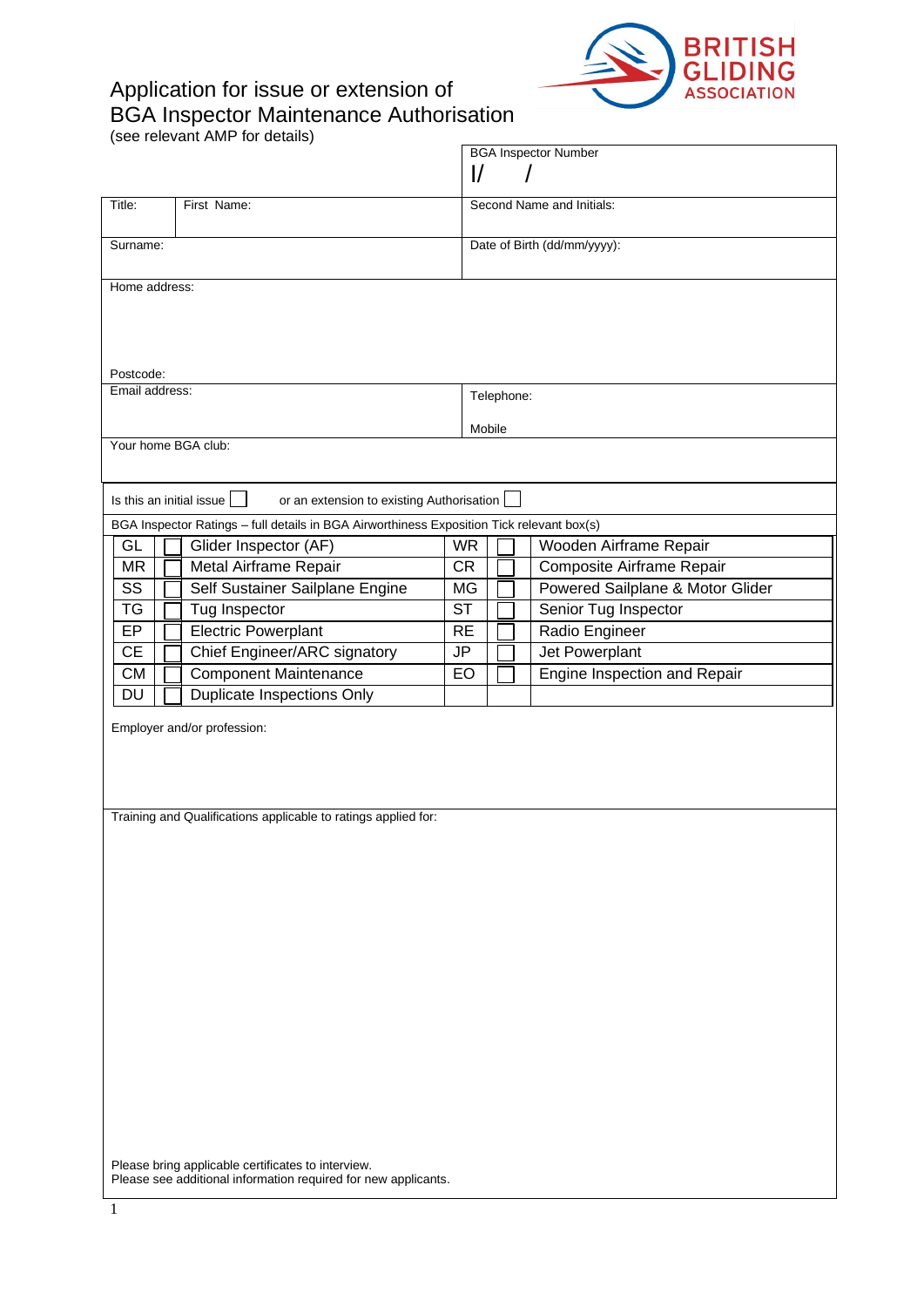| General experience |                                                                                                                                                                                                               |              |
|--------------------|---------------------------------------------------------------------------------------------------------------------------------------------------------------------------------------------------------------|--------------|
| To<br>From         | Name of company, club etc and type of work demonstrating a minimum of four<br>years in applicable maintenance or continued airworthiness:                                                                     | Confirmed by |
|                    | Please attach worksheets detailing work experience for the ratings applied for.<br>BGA 220 PER may be used or other suitable format.<br>Additional information required by new applicants (Biographical Data) |              |
|                    | Basic training (Vocational training, Further education etc):                                                                                                                                                  |              |
|                    | Type and specialised training (Specific to aircraft maintenance and continued airworthiness):                                                                                                                 |              |
|                    | Recurrent training (Inspector seminars, continuation training, Human Factors training):                                                                                                                       |              |